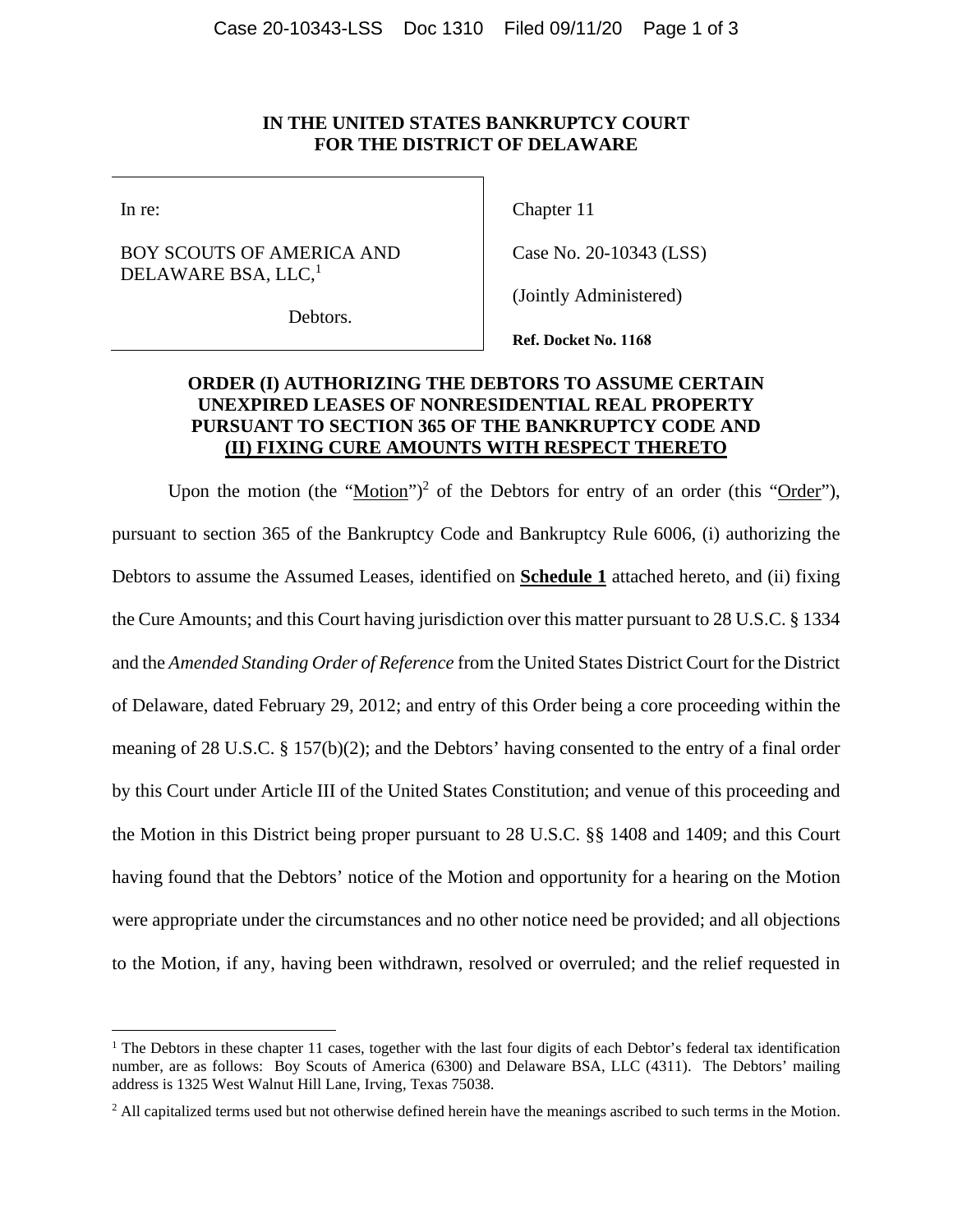#### Case 20-10343-LSS Doc 1310 Filed 09/11/20 Page 2 of 3

the Motion being in the best interests of the Debtors' estates, their creditors and other parties in interest; and this Court having determined that the legal and factual bases set forth in the Motion establish just cause for the relief granted herein; and after due deliberation and sufficient cause appearing therefor, it is HEREBY ORDERED THAT:

1. The relief requested in the Motion is GRANTED as set forth herein.

2. Pursuant to section 365 of the Bankruptcy Code, the Debtors are authorized to, and hereby do, assume the Assumed Leases identified on **Schedule 1** attached hereto.

3. The Debtors shall pay the respective Cure Amounts set forth on **Schedule 1** to this Order.

4. Upon entry of this Order, the non-debtor counterparties to the Assumed Leases shall be deemed to have consented to the Cure Amounts set forth on **Schedule 1**, and the Debtors' payment of the Cure Amounts and assumption of the Assumed Leases under this Order shall result in the full and final release and satisfaction of any claims or defaults arising under any Assumed Lease at any time before the date of the entry of this Order. All non-debtor counterparties to the Assumed Leases are forever barred from raising or asserting against the Debtors or their estates any default or breach under, or any claim or pecuniary loss arising under or related to, the Assumed Leases that existed prior to the date of the entry of this Order.

5. The Debtors' rights to later assign any of the Assumed Leases, in each case subject to, and in accordance with, the requirements of section 365 of the Bankruptcy Code, are hereby preserved and shall not be impaired by the entry of this Order.

6. The entry of this Order is without prejudice to the Debtors' right to request further extensions of time to assume or reject the Unexpired Leases consistent with section  $365(d)(4)(B)(ii)$  of the Bankruptcy Code.

2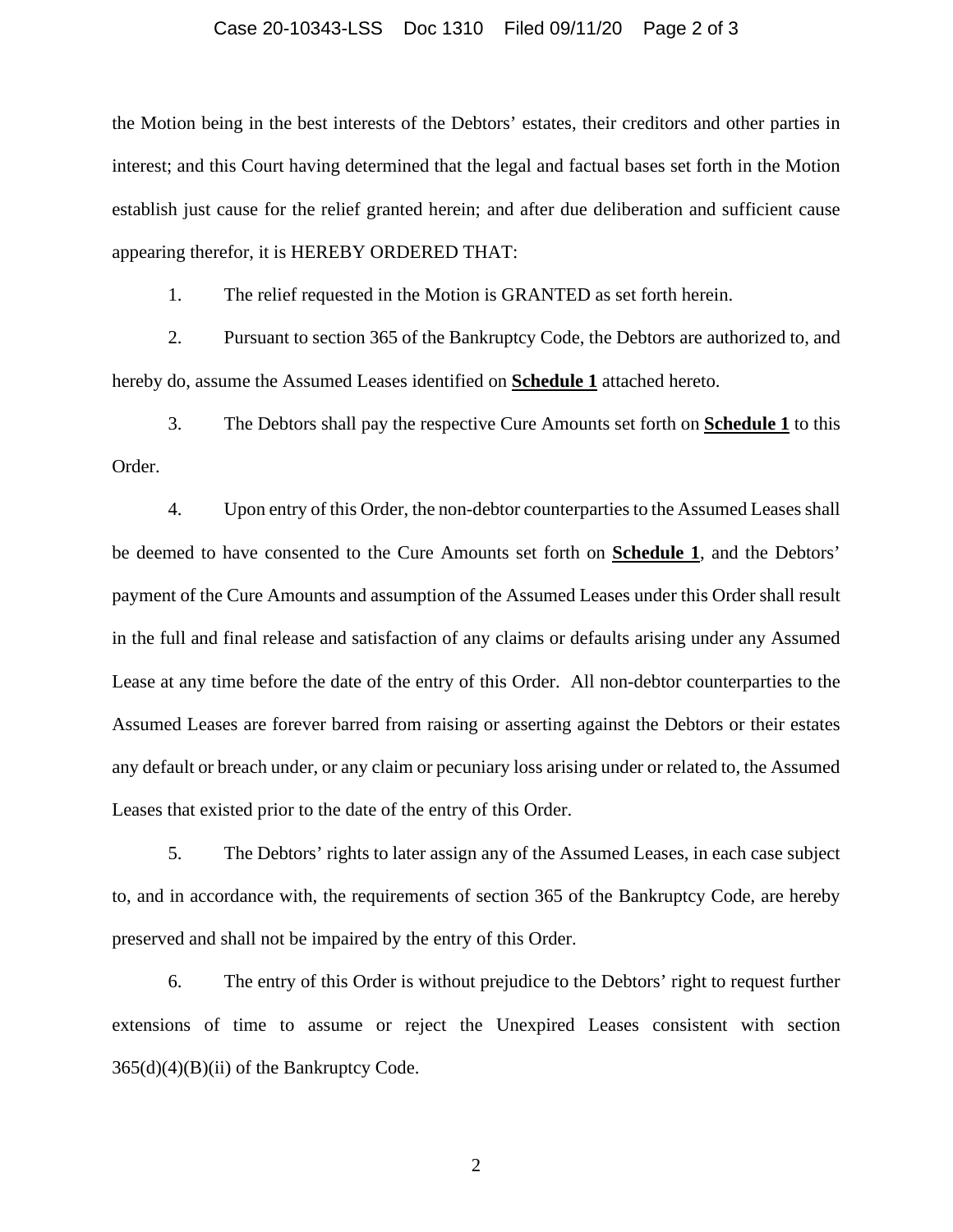#### Case 20-10343-LSS Doc 1310 Filed 09/11/20 Page 3 of 3

7. Notwithstanding the relief granted in this Order and any actions taken pursuant to such relief, nothing in this Order shall be deemed or construed as: (a) an admission as to the validity, priority or amount of any claim or lien against the Debtors; (b) a waiver or limitation of the Debtors' or any party in interest's rights to subsequently dispute any claim or lien on any grounds; (c) a promise or requirement to pay any prepetition claim; (d) an implication or admission that any particular claim is of a type specified or defined in the Motion or this Order; or (e) a waiver or limitation of the Debtors' or any other party in interest's rights under the Bankruptcy Code or any other applicable law.

8. Notice of the Motion as provided therein shall be deemed good and sufficient and the requirements of Bankruptcy Rule 6006(c) and such other Bankruptcy Rules as may be applicable are satisfied by such notice.

9. The Debtors are authorized to take all actions necessary to effectuate the relief granted in this Order in accordance with the Motion.

10. This Court retains exclusive jurisdiction with respect to all matters arising from or related to the implementation, interpretation, and enforcement of this Order.

eure filoristi

**LAURIE SELBER SILVERSTEIN UNITED STATES BANKRUPTCY JUDGE**

**Dated: September 11th, 2020 Wilmington, Delaware**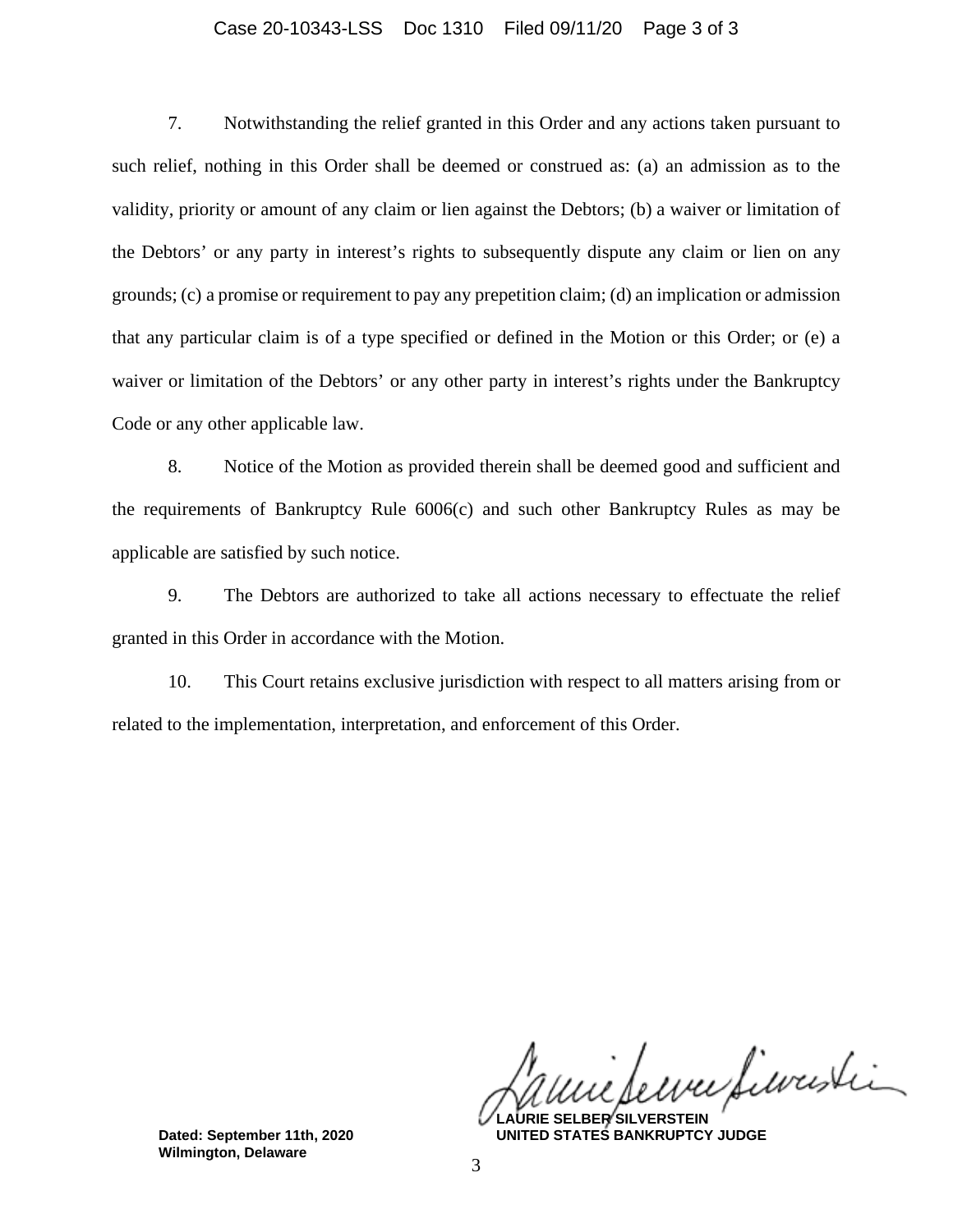# **Schedule 1**

# **Assumed Leases**